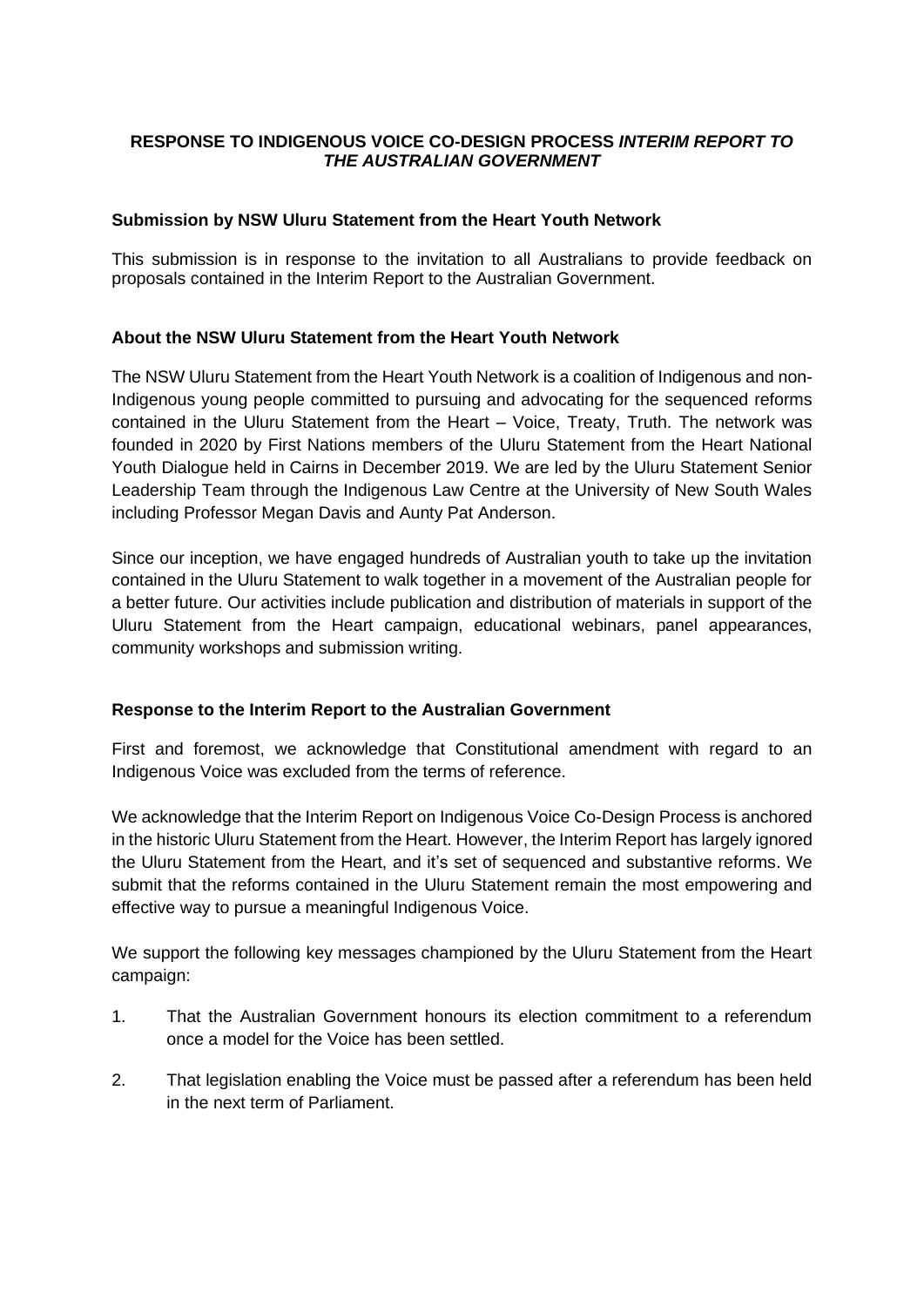3. The membership model for the National Voice must ensure previously unheard Aboriginal and Torres Strait Islander people have the same chance of being selected as established leadership figures.

## **A constitutionally enshrined Voice to Parliament has been endorsed by two former Chief Justices of the High Court of Australia**

To emphasise the legal validity of a constitutionally enshrined voice, the NSW Uluru Statement Youth Network would like to draw upon the views of two former Chief Justices of the High Court, the Hon. Murray Gleeson AC QC (Chief Justice 1998-2008) and the Hon. Robert French AC (Chief Justice 2008-2017).

The Hon. Murray Gleeson AC QC made the following remarks regarding a constitutionally enshrined Voice in 2019:

*"It would give Indigenous people a constitutionally entrenched, but legislatively controlled, capacity to have an input into the making of laws about Indigenous people or Indigenous affairs."<sup>1</sup>*

"*In our constitutional development we have arrived at the situation in which the Constitution confers on the Parliament a power to make special laws for the people of a certain race, and that power, supplemented by the Territories power, is used in practice as a power to make special laws for Indigenous people. A proposal that the Constitution should provide for Parliament to design, establish, and determine from time to time the make-up and operations of a body to represent Indigenous people, with a specific function of advising about the exercise of that power, hardly seems revolutionary*."<sup>2</sup>

"*It is difficult to see any objection in principle to the creation of a body to advise Parliament about proposed laws relating to Indigenous affairs, and specifically about special laws enacted under the race power which, in its practical operation, is now a power to make laws about Indigenous people*."<sup>3</sup>

The Hon. Robert French AC endorsed Gleeson's comments and noted the following in an opinion piece in *The Australian* newspaper:

"*Recognition in the Australian Constitution would reflect an existing national growth of respect for our First Peoples and thus for the whole of the full, rich and long history of the people of this continen*t."<sup>4</sup>

"*the Constitution should provide, in spare terms, for the existence of the Voice as an advisory body. It should be left to the parliament to establish its detailed design by legislation*."<sup>5</sup>

<sup>1</sup> Murray Gleeson, 'Recognition in keeping with the Constitution: A worthwhile project' (Speech, Uphold & Recognise, 18 July 2019) <https://cdn.brandfolder.io/3RTTK3BV/as/putr90-7ew1ns-5sgfef/Indigenous\_Recognition\_\_-\_\_Murray\_Gleeson.pdf>. 2 Ibid.

<sup>3</sup> Ibid.

<sup>4</sup> Robert French, 'Voice of reason not beyond us', *The Australian* (online, 31 July 2019)

<sup>&</sup>lt;https://www.theaustralian.com.au/commentary/voice-of-reason-not-beyond-us/news-

story/1e1715b36c7eeb49f3f1b98c3c377774>.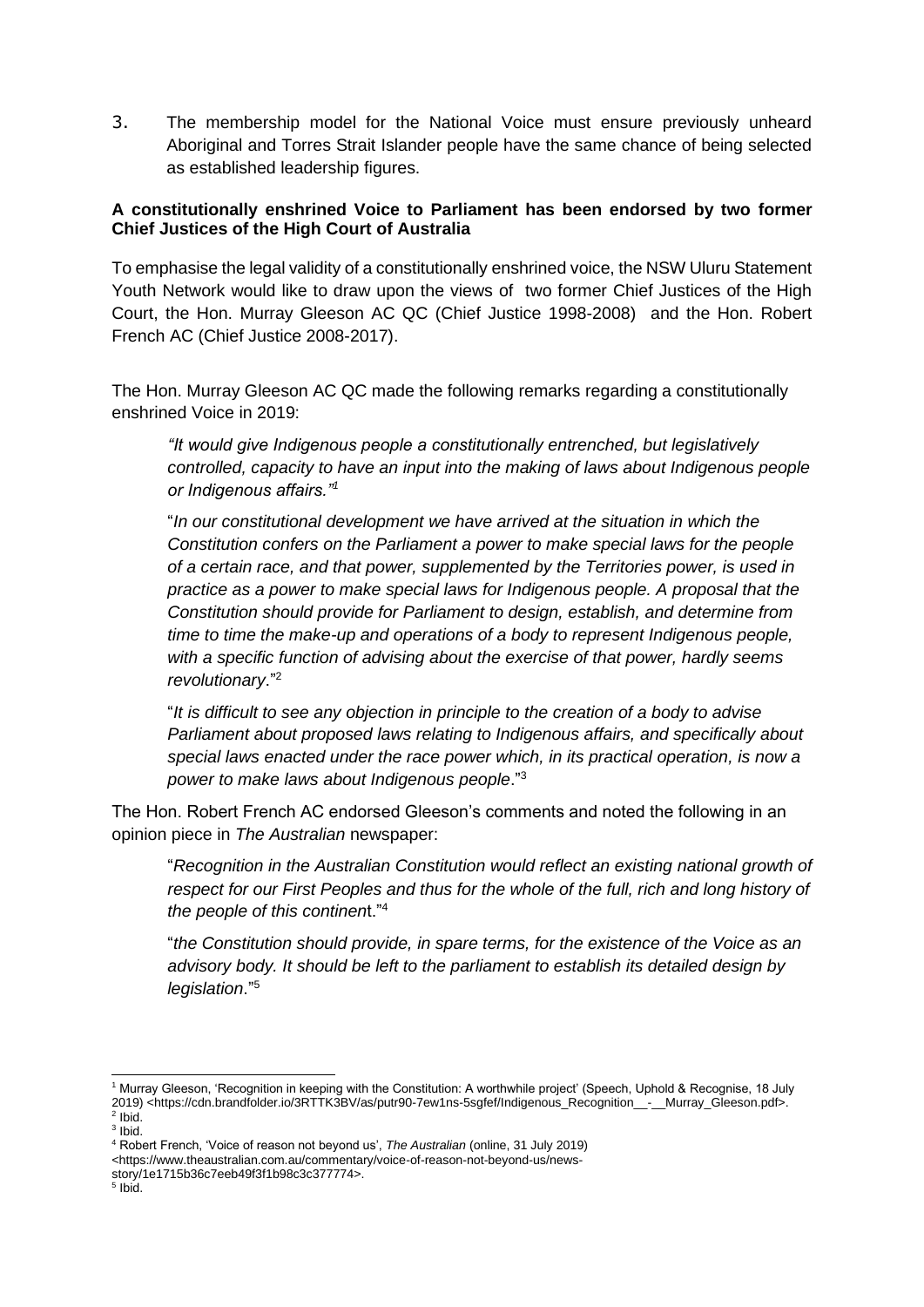"*…given the existing support for and practice of constitutional and extra-constitutional recognition in many different ways throughout Australia, the creation of a national consensus should not be beyond our wit*."<sup>6</sup>

### **Our views on constitutional enshrinement**

The NSW Uluru Statement Youth Network wholeheartedly supports the constitutional enshrinement of a Voice to Parliament.

A voice is necessary for empowering individuals and communities, for acknowledging the wrongs of the past and moving forward together, for promoting equality and generating a future in which all peoples of Australia are respected and have an equal say in the governance of this country

*"A Voice to Parliament would empower me as an Aboriginal person, and promote faith in the government of Australia, that we are being respected and the wrongs of the past acknowledged, allowing all the peoples of Australia to move forward together and move beyond the past"* 

For years Indigenous people have been "encouraged" to participate in the political arena while constantly being ignored and restricted from actual participation. A constitutionally enshrined Voice to Parliament is the only way to guarantee that First Nation's voices are heard and continue to be heard in a meaningful way. Without the strength of a constitutionally enshrined voice, this important measure is vulnerable to legislative change, and lasting action will be

*"A constitutionally enshrined Voice to Parliament is the only way to ensure the mandate of reforms enclosed in the Uluru Statement from the Heart are achieved"*

difficult to achieve. Changing the Constitution to include a First Nation's voice means the question is posed directly to the Australian people, giving them the opportunity to engage with the gravity and importance of this action.

A Voice created by legislation alone will simply not fulfil the mandate of the Uluru Statement from the Heart. A statutory

voice is vulnerable to legislative change, meaning that work towards the goals of the Statement may be easily eradicated with a change of government. We cannot subject the right to self-determination of our First Nations, peoples guaranteed under international law, to political indeterminacy. A constitutionally enshrined Voice to Parliament is the only way to ensure the Uluru Statement reforms are achieved.

Enshrining the Voice to Parliament in the Constitution is essential for providing certainty. As noted by Hon. Murray Gleeson AC QC, former Chief Justice of the High Court of Australia, the constitutional change would include the "minimum requirements necessary to guarantee its continued existence and its essential characteristics". <sup>7</sup> The details of the Voice to Parliament can be addressed in legislation, where attributes of the representative body can evolve as required.



**Photo includes founding members of the NSW Uluru Statement from the Heart Youth Network**

<sup>6</sup> Ibid.

 $7$  Gleeson (n 1) 12.